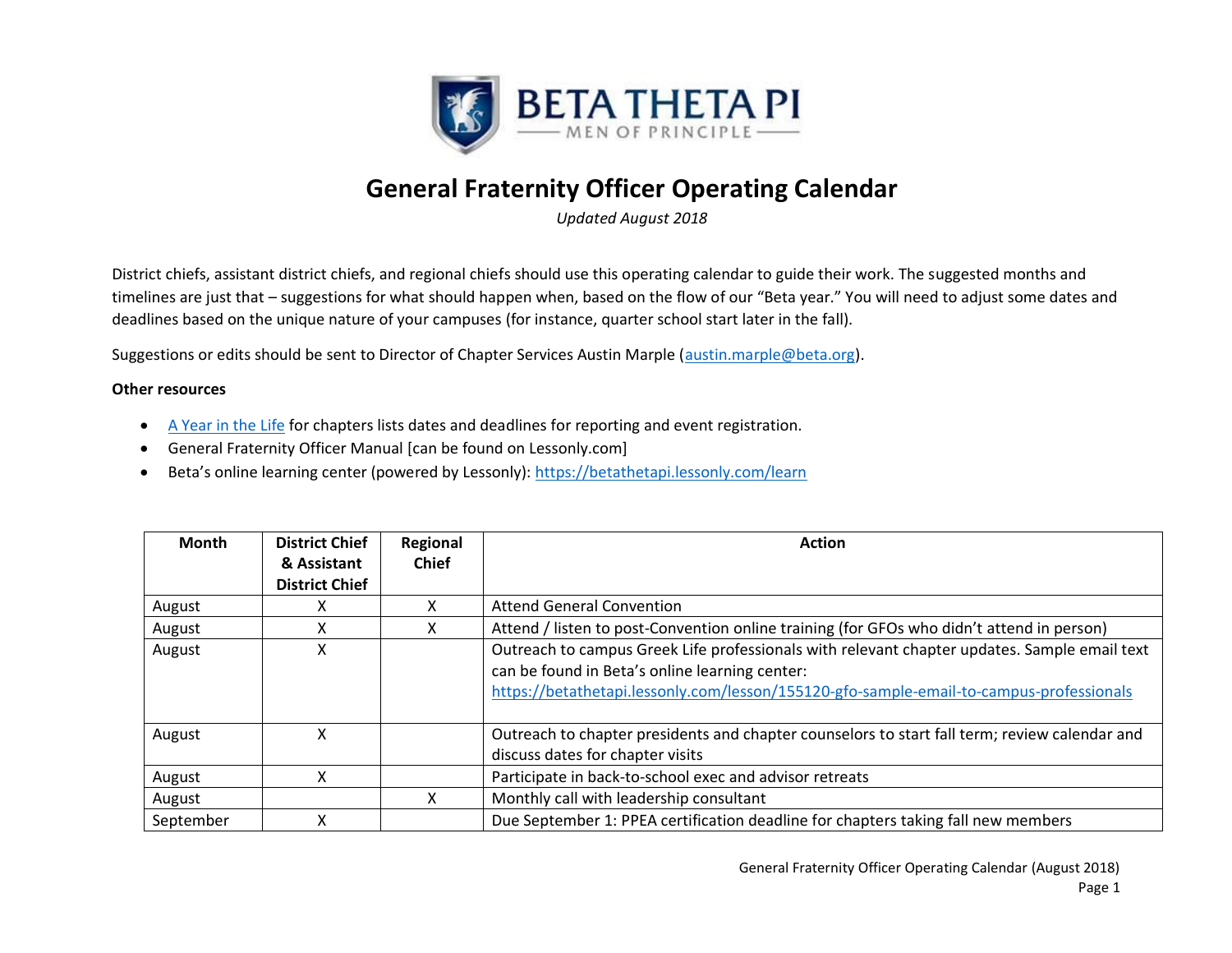

| <b>Month</b> | <b>District Chief</b><br>& Assistant<br><b>District Chief</b> | Regional<br><b>Chief</b> | <b>Action</b>                                                                                                       |  |
|--------------|---------------------------------------------------------------|--------------------------|---------------------------------------------------------------------------------------------------------------------|--|
| September    | X                                                             |                          | Monitor fall recruitment results; schedule targeted calls with recruitment advisors for chapters                    |  |
|              |                                                               |                          | needing additional focus                                                                                            |  |
| September    |                                                               | $\mathsf{x}$             | Monthly call with leadership consultant                                                                             |  |
| October      | X                                                             |                          | Monitor fall pledge education; schedule targeted calls with advisors for chapters needing<br>additional focus       |  |
| October      | X                                                             |                          | Call chapter presidents and chapter counselors to ensure they are prepared for officer<br>elections                 |  |
| October      | $\mathsf{X}$                                                  |                          | Attend or call in to one advisor meeting for each of your chapters                                                  |  |
| October      |                                                               | $\mathsf{X}$             | Monthly call with leadership consultant                                                                             |  |
| November     | X                                                             |                          | Call with new chapter presidents to welcome them to the role and introduce yourself; discuss                        |  |
|              |                                                               |                          | plans for officer training / transition retreat                                                                     |  |
| November     | $\mathsf{X}$                                                  |                          | Call with chapter president and chapter counselor to review events leading up to initiation                         |  |
| November     | X                                                             | X                        | Submit recommendations for colonies intending to charter at next Convention                                         |  |
| November     | X                                                             |                          | Attend or call in to at least one chapter, exec or new member meeting for each of your                              |  |
|              |                                                               |                          | chapters                                                                                                            |  |
| November     |                                                               | $\mathsf{X}$             | Check-in call with each DC / ADC about Leadership Summit attendance and fall priorities                             |  |
| November     | $\mathsf{X}$                                                  | X                        | Regional call for all GFOs and leadership consultant                                                                |  |
| November     |                                                               | X                        | Monthly call with leadership consultant                                                                             |  |
| December     | X                                                             | $\mathsf{X}$             | Due December 15: Deadline to register for Leadership Summit                                                         |  |
| December     | X                                                             |                          | Due December 15: Deadline for spring PPEA certifications                                                            |  |
| December     | X                                                             |                          | End-of-semester check-in with each chapter counselor to discuss team performance (and calls                         |  |
|              |                                                               |                          | with individual other advisors as needed). Priorities are identifying any vacancies or                              |  |
|              |                                                               |                          | underperforming advisors and pushing for Keystone attendance for at least one advisor.                              |  |
| December     | X                                                             |                          | Deadline for pre-work for Chapter Presidents Leadership Academy and Leadership Summit                               |  |
|              |                                                               |                          | (even if you're not attending in person)                                                                            |  |
| December     |                                                               | $\mathsf{X}$             | End-of-term call with leadership consultant to review region plans, chapter statuses, and<br>progress on directives |  |
| December     | X                                                             | $\mathsf{X}$             | Thank you calls, emails or notes for volunteers in your district or region                                          |  |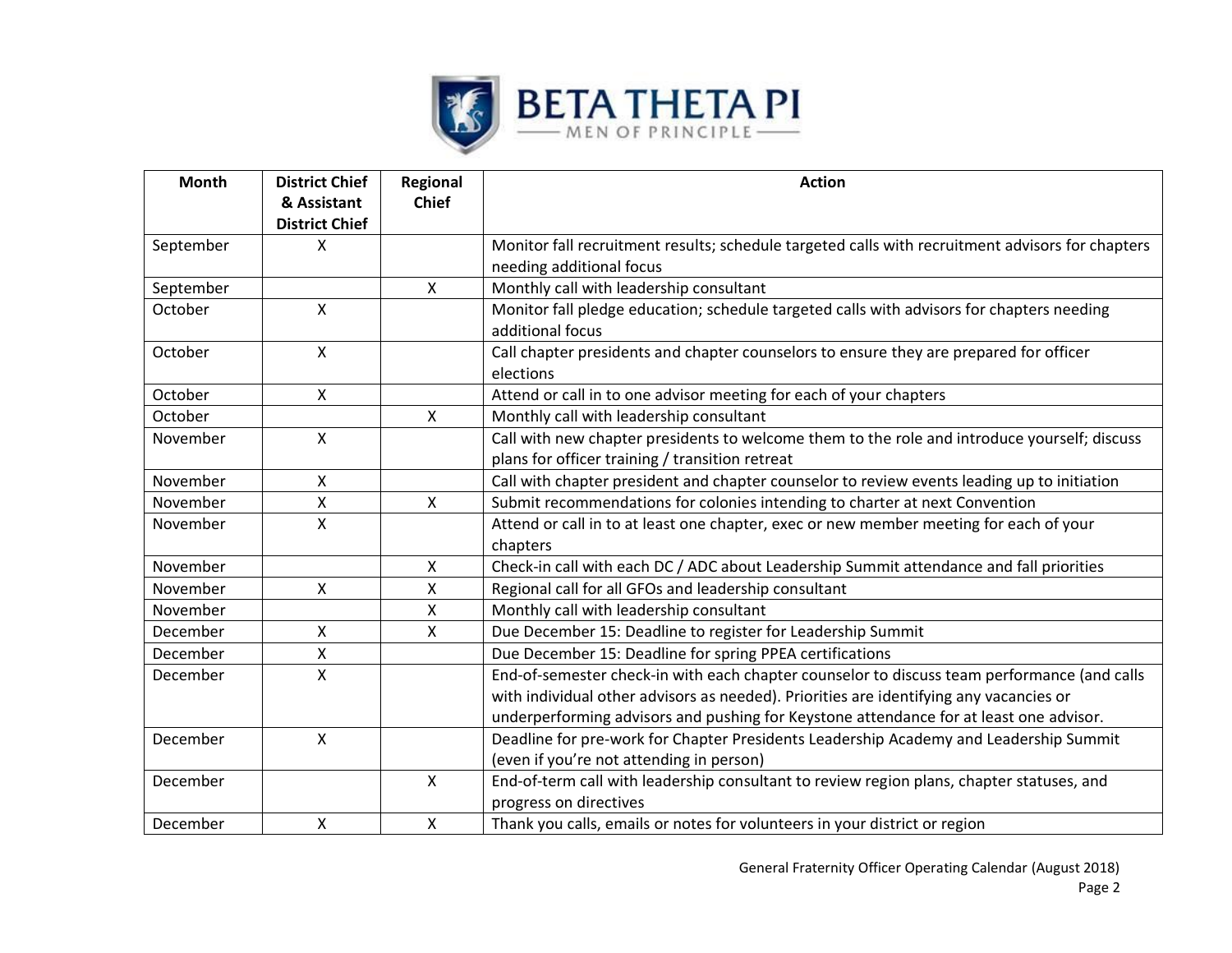

| <b>Month</b> | <b>District Chief</b><br>& Assistant | Regional<br><b>Chief</b> | <b>Action</b>                                                                                                                      |  |
|--------------|--------------------------------------|--------------------------|------------------------------------------------------------------------------------------------------------------------------------|--|
|              | <b>District Chief</b>                |                          |                                                                                                                                    |  |
| December     | X                                    |                          | Call chapter presidents not yet registered for CPLA                                                                                |  |
| January      | X                                    | X                        | Deadline to register for Keystone                                                                                                  |  |
| January      | X                                    | $\mathsf{x}$             | Attend Leadership Summit                                                                                                           |  |
| January      | $\mathsf{x}$                         | $\mathsf{X}$             | Attend / listen to post-Leadership Summit online training (for GFOs who didn't attend in<br>person)                                |  |
| January      | $\mathsf{x}$                         | $\mathsf{x}$             | Ready CPLA Priority Plan for each of your chapters (will be sent via email from your leadership<br>consultant the week after CPLA) |  |
| January      | X                                    |                          | Monitor spring recruitment results                                                                                                 |  |
| January      | X                                    |                          | Monitor spring pledge education                                                                                                    |  |
| January      | X                                    | $\mathsf{X}$             | Call with leadership consultant to review fall visit schedule                                                                      |  |
| February     | Χ                                    | $\pmb{\times}$           | Feb 1: Submit proposed legislation or Code amendments for next General Convention                                                  |  |
| February     | X                                    | $\mathsf{x}$             | Attend Keystone Regional Leadership Conference                                                                                     |  |
| February     | X                                    |                          | Attend or call in to one exec meeting, chapter meeting, new member meeting, or initiation for<br>each of your chapters             |  |
| February     | X                                    | $\mathsf{X}$             | Read Keystone Priority Plans for each of your chapters                                                                             |  |
| February     |                                      | X                        | Monthly call with leadership consultant                                                                                            |  |
| March        | $\mathsf{X}$                         |                          | Call with chapter president and chapter counselor to review events leading up to initiation                                        |  |
| March        | X                                    | X                        | Nominate GFOs, advisors and house corporation volunteers for awards                                                                |  |
| March        | X                                    |                          | Promote awards applications to chapter officers and advisors                                                                       |  |
| March        | X                                    |                          | Mid-term call with each chapter counselor (and other individual advisors as needed)                                                |  |
| March        | X                                    |                          | Attend or call in to one advisor meeting for each of your chapters                                                                 |  |
| March        |                                      | $\mathsf{x}$             | Monthly call with leadership consultant                                                                                            |  |
| March        | X                                    |                          | Call with chapter president and chapter counselor to review events leading up to initiation                                        |  |
| April        |                                      |                          | Due April 15: Deadline to register for summer Wooden Institute                                                                     |  |
| April        | $\mathsf{X}$                         | X                        | Due April 15: Deadline for all Convention awards                                                                                   |  |
| April        |                                      | X                        | Monthly call with leadership consultant                                                                                            |  |
| May          | х                                    | X                        | End-of-term call with leadership consultant review chapter statuses and summer support plans                                       |  |
| May          | $\mathsf{X}$                         | $\overline{\mathsf{X}}$  | Thank you calls, emails or notes for volunteers in your district or region                                                         |  |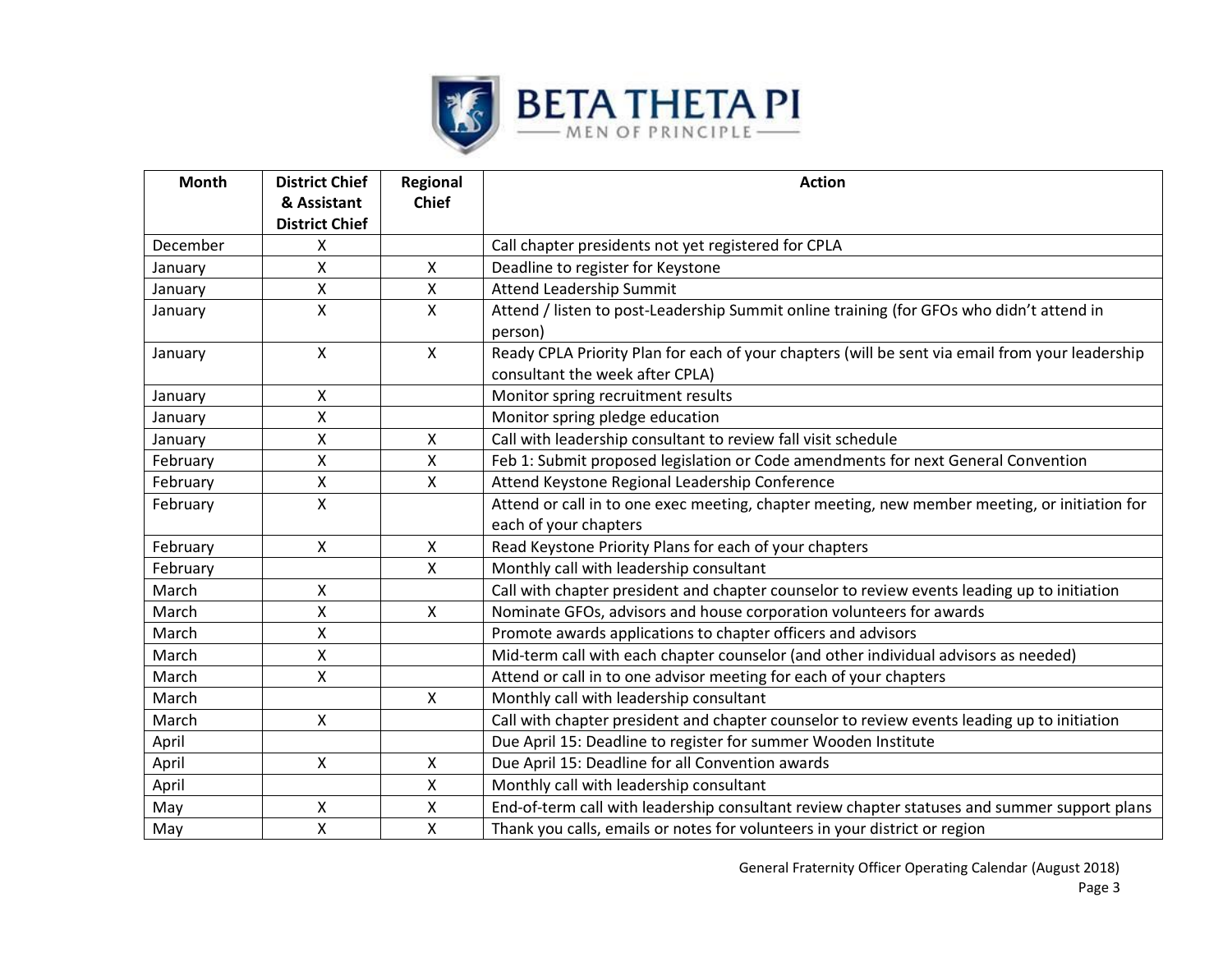

| <b>Month</b> | <b>District Chief</b> | Regional     | <b>Action</b>                                                                                |  |
|--------------|-----------------------|--------------|----------------------------------------------------------------------------------------------|--|
|              | & Assistant           | <b>Chief</b> |                                                                                              |  |
|              | <b>District Chief</b> |              |                                                                                              |  |
| June         |                       |              | Read proposed Convention legislation and participate in trainings about proposed legislation |  |
| June         |                       |              | Begin fall PPEA review for all chapters                                                      |  |
| June         |                       | x            | Register for General Convention; make travel arrangements                                    |  |
| June         |                       |              | Targeting outreach to advisors to attend General Convention                                  |  |
| July         |                       | x            | Host regional conference call/webinar to review proposed legislation and prepare delegates   |  |
|              |                       |              | for Convention                                                                               |  |
| July         |                       | x            | Complete Convention pre-work including review of proposed legislation, committee             |  |
|              |                       |              | assignments, and preparation for regional meeting                                            |  |
| July         |                       |              | Call with leadership consultant to review fall visit schedule                                |  |